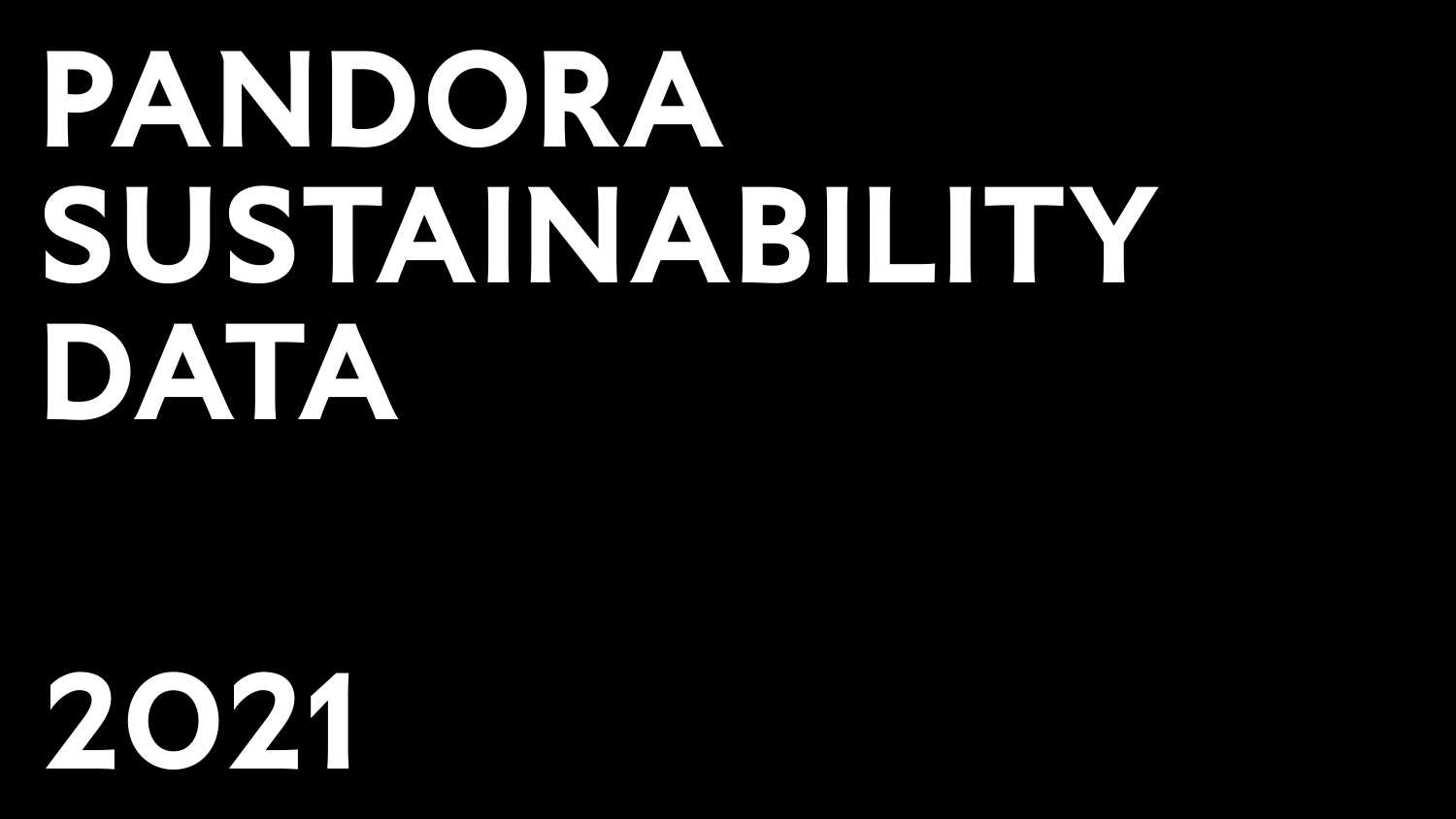## **SUSTAINABILITY DATA**

### **ENVIRONMENT**

| <b>GREENHOUSE GAS EMISSIONS</b>         | Unit                        | 2021    | 2020    | 2019    |
|-----------------------------------------|-----------------------------|---------|---------|---------|
| Scope 1                                 |                             |         |         |         |
|                                         | mtCO,e                      | 1,163   | 1.250   | 1.252   |
| Scope 2                                 |                             |         |         |         |
| Location-based                          | mtCO,e                      | 48,053  | 47,949  | 48,072  |
| Market-based                            | mtCO <sub>2</sub> e         | 20,997  | 22,409  | 49,862  |
| Scope 3                                 |                             |         |         |         |
| C1: Purchased goods and services        | mtCO,e                      | 185,862 | 157,908 | 176,895 |
| C2: Capital goods                       | mtCO <sub>2</sub> e         | 5,487   | 9,121   | 10,222  |
| C3: Fuel- and-energy related activities | mtCO <sub>2</sub> e         | 3,785   | 3.685   | 3,628   |
| C4: Upstream transportation             | mtCO <sub>2</sub> e         | 31,218  | 40,637  | 21,586  |
| C5: Waste generated in operations       | mtCO,e                      | 2,752   | 2,654   | 2,513   |
| C6: Business travel                     | mtCO <sub>2</sub> e         | 36      | 350     | 920     |
| C7: Employee commuting                  | mtCO,e                      | 606     | 606     | 918     |
| C8: Upstream leased assets              | mtCO,e                      | 1,557   | 1,298   | 1,421   |
| C14: Franchises                         | mtCO <sub>2</sub> e         | 23,987  | 26,158  | 27,559  |
| Total Scope 3                           | mtCO <sub>2</sub> e         | 255,290 | 242,416 | 245,663 |
| Total emissions (marked-based)          | mtCO <sub>se</sub>          | 277,450 | 266,075 | 296,777 |
|                                         | mtCO <sub>2</sub> e/revenue |         |         |         |
| <b>Emissions intensity</b>              | in DKK million              | 11.86   | 14.00   | 13.57   |

<sup>1</sup> Scopes 1,2 and 3 are within the audit assurance scope. See the Independent auditor's report on page 51.

### **ACCOUNTING PRINCIPLES**

All emissions are accounted in accordance with the methodology set out in the Greenhouse Gas Protocol Corporate Standard. All CO<sub>2</sub>e emission factors used for fossil fuels and electricity are in accordance with the 2006 Intergovernmental Panel on Climate Change Guidelines for National Greenhouse Gas Inventories.

**SCOPE 1** emissions include on-site fuels used to craft jewellery, refrigerants to cool the crafting facilities, and fuel used in employee trams. Fossil fuel volumes and refrigerant leakage volumes are multiplied by emission factors from the UK Department for Environment, Food and Rural Affairs (DEFRA).

**SCOPE 2** emissions include the purchase of electricity and district heating for offices, distribution centre, crafting facilities and Pandora owned stores. The emissions are calculated using both the market-based approach, which includes the purchase of Renewable Energy Certificates, and the location-based approach. Where available, the electricity and district heating consumption from meter readings and invoices is used for crafting facilities, stores, distribution centres, and offices. Where meter readings and invoices are not available, consumption is estimated based off spend or size of location. The electricity and district heating consumption is multiplied by International Energy Agency (IEA) emission factors for their respective countries to calculate the emissions. Emissions from satellite offices with less than 30 people are omitted.

**SCOPE 3** emissions are reported based on the Greenhouse Gas Protocol, which divides the Scope 3 inventory into 15 subcategories (C1-C15):

· C1 – Includes materials and services. Where available, material volumes are multiplied by the Life Cycle Assessment (LCA) emission factors. If not available, spend amounts are used and multiplied by DEFRA supply chain emission factors for spending on products. Key LCAs include: Mined and recycled silver CO<sub>2</sub>e/ kg: GaBi database, 2019; Mined gold CO<sub>2</sub>e/kg: World Gold Council, 2018; Recycled gold CO<sub>2</sub>e/kg: C. Hafner, 2019. C1 also includes categorised spend amounts on services (e.g. media and marketing) multiplied by relevant supply chain emission factors for spending on products from DEFRA.

· C2 – Includes categorised spend data for machinery, fixtures and furniture, and other capital goods multiplied by relevant LCA and supply chain emission factors for spending on products from DEFRA.

· C3 – Includes upstream greenhouse gas emissions emissions from fossil fuels, heating, and electricity based on invoices used in our crafting facilities, stores, offices, and distribution centres. Emission factors from DEFRA are used for fossil fuels and the IEA for transmission and distribution losses.

· C4 – Includes inbound and outbound logistics, and transportation and distribution services conducted by third-party logistics providers. A combination of supplier-specific and supply chain emission factors for spending on products from DEFRA is used to calculate the emissions. Emissions from other transport types are included in the emission factors used for purchased goods and services.

· C5 – Includes waste volumes and spend amounts on waste services, multiplied by relevant emission factors from DEFRA.

· C6 – Includes spend amounts on car rental and travel expenses, multiplied by relevant emission factors from DEFRA.

· C7 – Includes Pandora employees' commute from home to work. It is based on a Trucost estimate from 2018 and the figure was revised in 2020 based on an updated estimation of employees working from home.

· C8 – Includes spend amounts on upstream leased cars, multiplied by relevant emission factors from DEFRA.

· C14 – Electricity consumption for franchises is estimated based on the number of franchise stores and the kWh/square metre average across Pandora owned stores. The estimated electricity consumption is then multiplied by the corresponding IEA country emission factor.

The subcategories C9-C13 and C15 are not relevant for Pandora.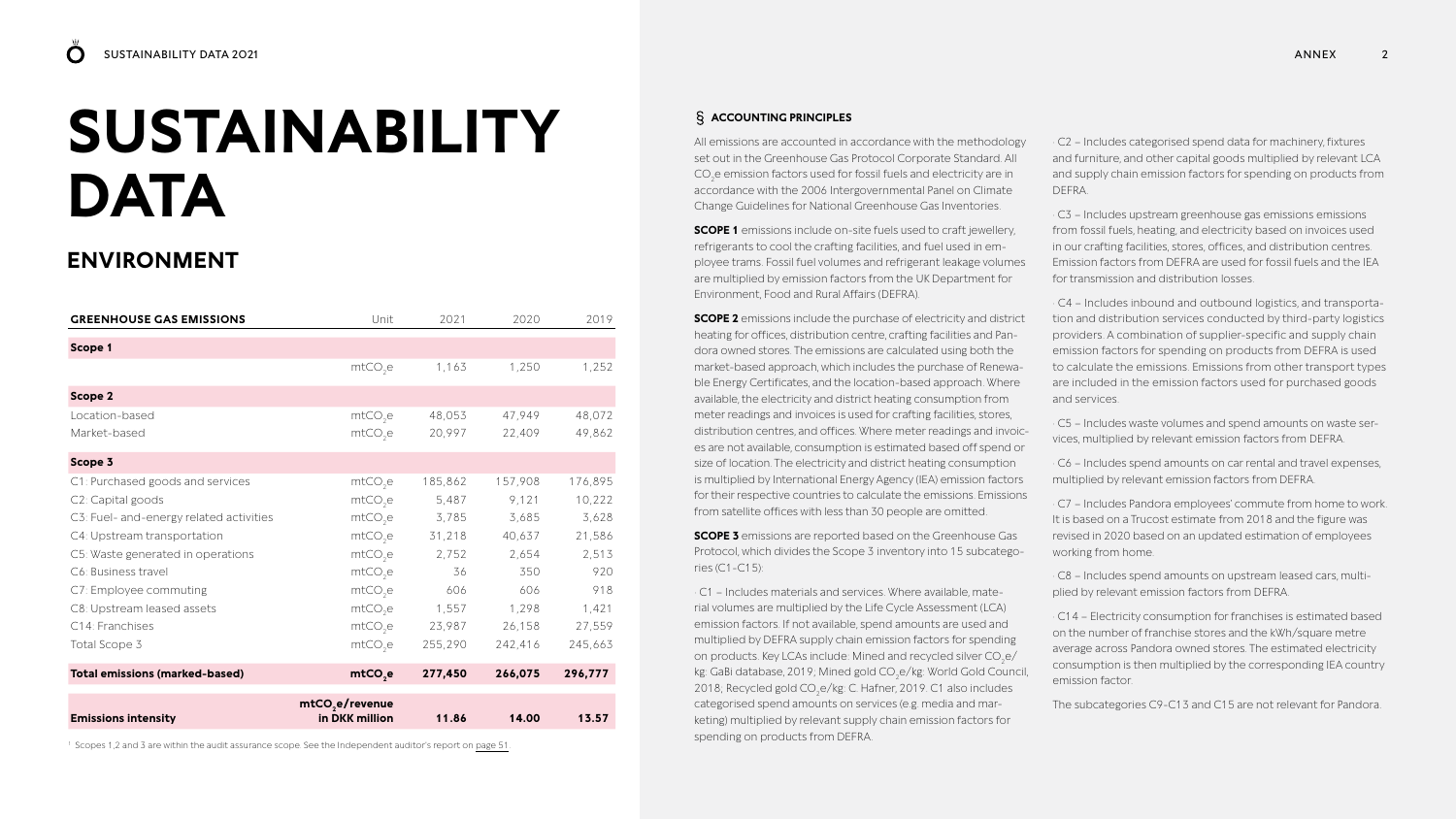### **ENVIRONMENT**

| <b>ELECTRICITY AND HEATING CONSUMPTION</b>                                         | Unit                          | 2021            | 2020            | 2019            |
|------------------------------------------------------------------------------------|-------------------------------|-----------------|-----------------|-----------------|
| Total electricity and heating consumption                                          | <b>MWh</b>                    | 114,489         | 110,876         | 111,029         |
| Energy intensity                                                                   | MWh/revenue<br>in DKK million | 4.89            | 5.83            | 5.08            |
| Electricity and heating consumption, crafting facilities<br>Solar energy generated | MWh<br>MWh                    | 62.883<br>1,347 | 56,909<br>1,141 | 56.265<br>1.307 |
| Renewable energy certificates<br>Renewable energy at crafting facilities           | <b>MWh</b><br>$\%$            | 61.536<br>100   | 55.768<br>100   | 24              |
| <b>WATER CONSUMPTION</b><br>AT CRAFTING FACILITIES                                 | Unit                          | 2021            | 2020            | 2019            |
| Water consumption<br>Water recycled                                                | m <sup>3</sup><br>$\%$        | 1.052.700<br>19 | 973.481<br>16   | 931.072<br>14   |

| <b>WASTE AT CRAFTING FACILITIES</b> | Unit       | 2021  | 2020  | 2019  |
|-------------------------------------|------------|-------|-------|-------|
| <b>Total waste</b>                  | tonnes     | 8,982 | 6,970 | 6,248 |
| Hazardous waste (not recycled)      | tonnes     | 78    | 22    | 17    |
| Industrial waste to landfill        | tonnes     | 10    | 44    | 23    |
| Municipal waste to landfill         | tonnes     | 174   | 618   | 685   |
| Recycled waste                      | tonnes     | 8.720 | 6,287 | 5,523 |
| <b>Total recycled</b>               | recycled % | 97    | 90    | 88    |
| Gypsum                              | recycled % | 100   | 100   | 100   |
| Glass                               | recycled % | 100   | 100   | 100   |
| Wax                                 | recycled % | 100   | 100   | 100   |
| Rubber                              | recycled % | 100   | 100   | 100   |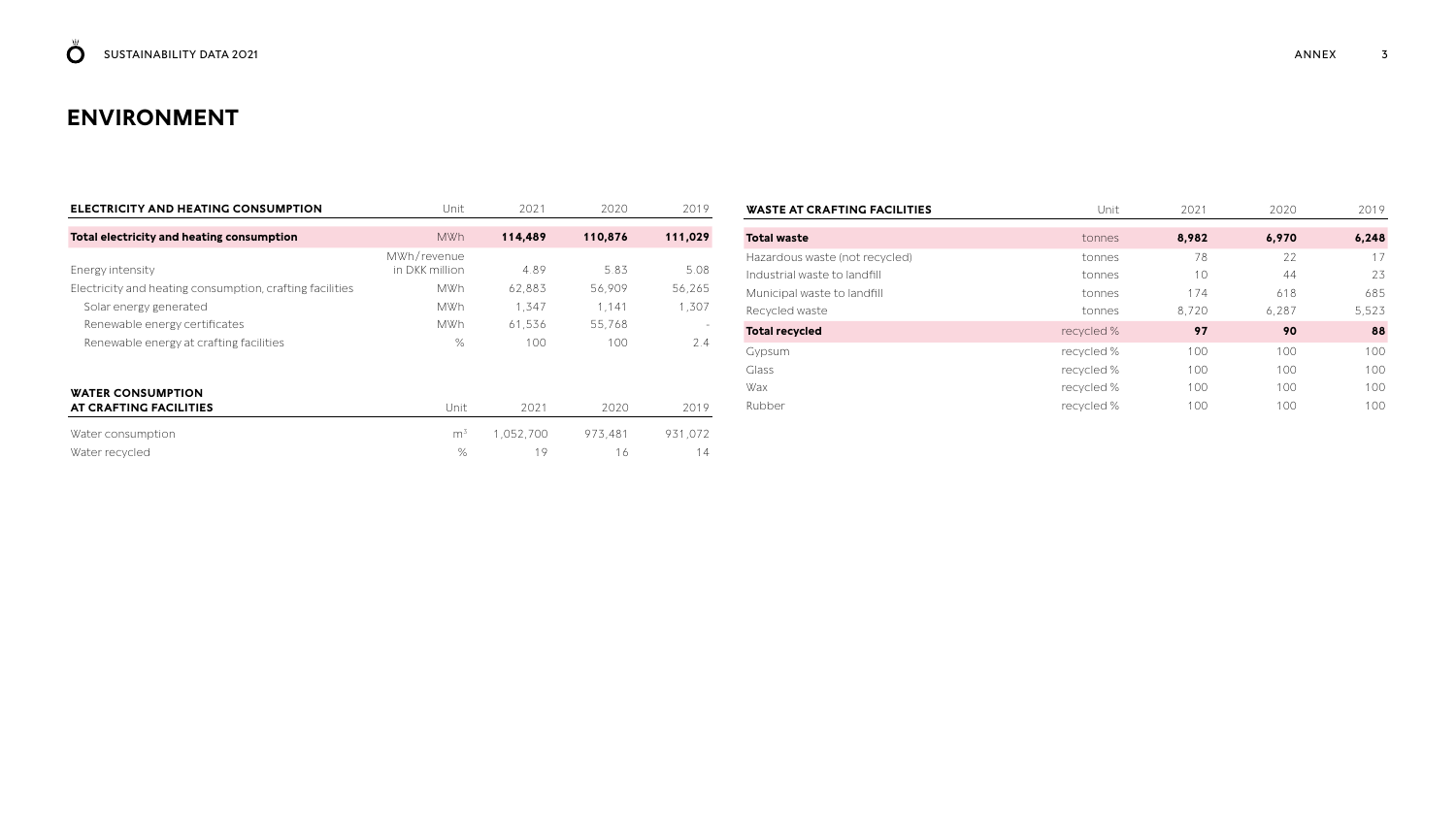### **CIRCULAR AND SUSTAINABLE JEWELLERY**

| <b>CIRCULAR AND SUSTAINABLE JEWELLERY</b>             | Unit | 2021             | 2020 | 2019            |
|-------------------------------------------------------|------|------------------|------|-----------------|
| Recycled silver and gold total <sup>1</sup>           | ℅    | 54               | 573  | 60 <sup>3</sup> |
| Man-made stones                                       | ℅    | 100 <sup>2</sup> | >99  | 599             |
| Total direct supplier spend audited by a third-party  | ℅    | >99              | >99  | >95             |
| Silver and gold grain suppliers certified by RJC/LBMA | ℅    | 100              | 100  | 100.            |
| New product suppliers screened using social criteria  | $\%$ | 100              |      |                 |

<sup>1</sup> Recycled silver and gold are precious metals that have been previously refined. Our products may contain a fraction of silver or gold coming from certified but non-recycled sources due to difficulties in separating sources in the refining process. At Pandora, we continuously work with our suppliers to fully remove the fraction of non-recycled sources.

<sup>2</sup> Excludes pearls.

<sup>3</sup> As a requirement of our sustainability-linked credit facility, we have decided to report the actual percentage of our recycled silver and gold total.

### **ACCOUNTING PRINCIPLE**

The percentage of recycled silver and gold is calculated as the share of total purchased silver and gold. Recycled silver and gold are precious metals, which have been previously refined. Our products may contain fractions of silver and gold coming from non-recycled sources due to difficulties in separating sources in the refining process. The recycled percentage is self-declared by the suppliers. Pandora has not validated the self-declarations.

The total purchased silver and gold consists of grains, components, plating solutions for Pandora in-house production, and finished goods from external production (Original Design Manufacturers and Original Equipment Manufacturers). It excludes refinery from scrap and rework metals from Pandora in-house production, production material, tooling, and machinery.

| THIRD-PARTY AUDIT SUMMARY (SMETA)                          | 2021          | 2020           |
|------------------------------------------------------------|---------------|----------------|
| Number of factories assessed                               | 16            | 1.5            |
| Number of factories with social issues identified          | 11            | 13             |
| Number of factories with environmental issues identified   | 8             | 9              |
| Total issues found                                         | 207           | 274            |
| Total issues closed                                        | 88            | 203            |
| Total issues open                                          | 1191          | 71             |
| Social issues identified through third-party audits        |               |                |
| Total social issues found                                  | 185           | 232            |
| Minor social issues closed                                 | 19            | 92             |
| Minor social issues open                                   | 17            | 32             |
| Major social issues closed                                 | 62            | 80             |
| Major social issues open                                   | 87            | 26             |
| Zero tolerance social issues closed                        | $\bigcirc$    |                |
| Zero tolerance social issues open                          | $\bigcirc$    |                |
| Environmental issues identified through third-party audits |               |                |
| Total environmental issues found                           | 22            | 42             |
| Minor environmental issues closed                          | $\mathcal{P}$ | 18             |
| Minor environmental issues open                            | 10            | $\overline{7}$ |
| Major environmental issues closed                          | 5             | 12             |
| Major environmental issues open                            | 5             | 5              |
| Zero tolerance environmental issues closed                 | 0             | $\bigcirc$     |
| Zero tolerance environmental issues open                   | 0             | 0              |

1 Of the 119 open issues, 12 have been delayed with a timebound corrective action plan in place and the remaining 107 issues are in the process of being closed.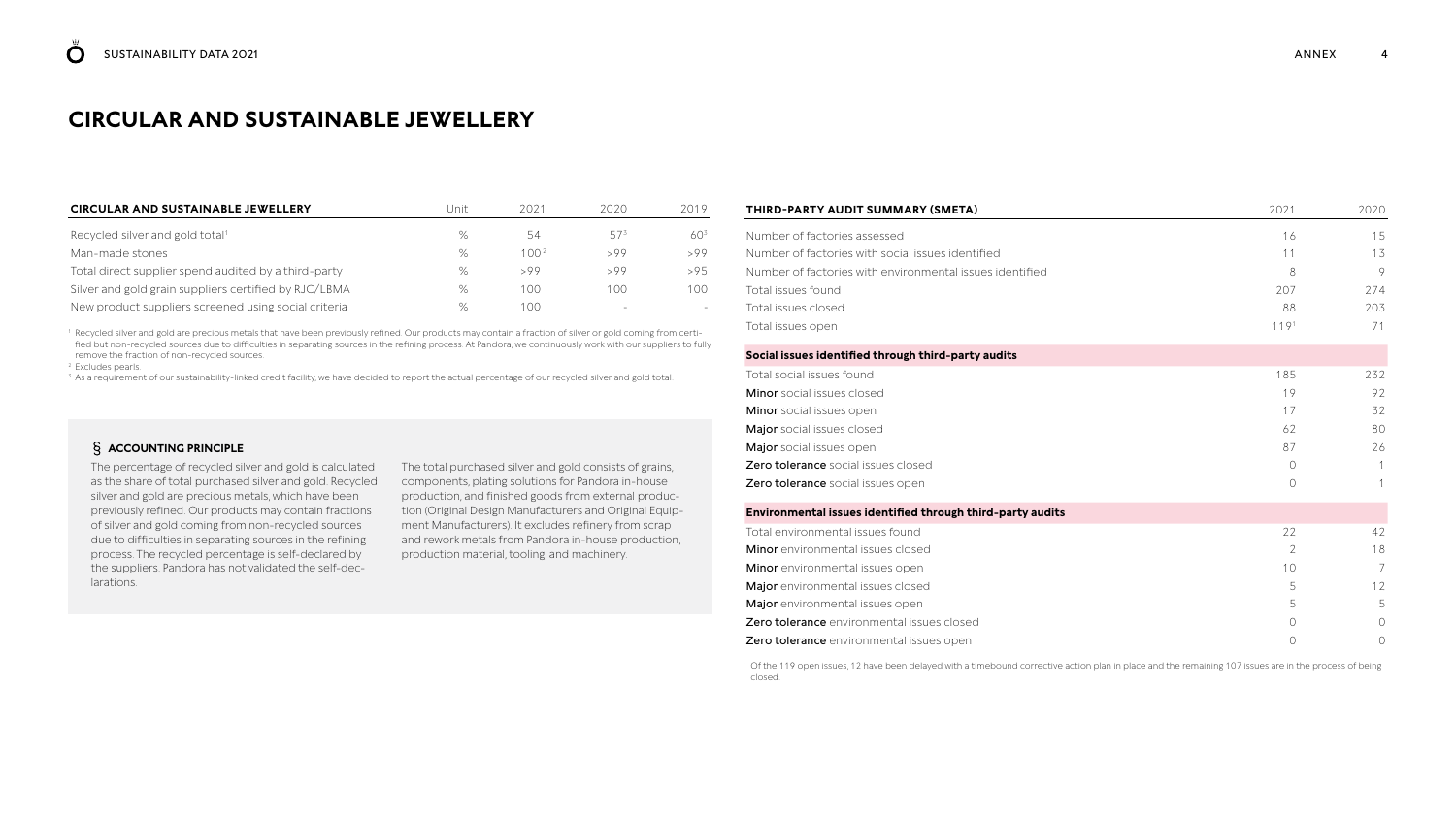### **WORKPLACE AND SOCIETY**

| LOST TIME INJURY FREQUENCY RATE (LTIFR)                                                    |        |        | Unit              | 2021         | 2020        | 2019                     |
|--------------------------------------------------------------------------------------------|--------|--------|-------------------|--------------|-------------|--------------------------|
| Crafting facilities                                                                        |        |        | Rate              | 0.20         | 0.27        | 0.15                     |
| <b>GENDER RATIO (FEMALE / MALE)</b>                                                        |        |        | Unit              | 2021         | 2020        | 2019                     |
| Total global office <sup>1</sup>                                                           |        |        | $\%$              | 66/34        | 52/48       |                          |
| Total crafting facilities                                                                  |        |        | $\%$              | 59/41        | 56/44       |                          |
| Total distribution                                                                         |        |        | $\%$              | 56/44        |             |                          |
| Total retail                                                                               |        |        | $\%$              | 95/5         |             | $\overline{\phantom{a}}$ |
| Executive Leadership Team                                                                  |        |        | $\%$              | 12.5 / 87.5  | 12.5 / 87.5 | 9/91                     |
| <b>Board of Directors</b>                                                                  |        |        | $\%$              | 43/57        | 75/25       | 50/50                    |
| Leadership team<br>(Vice President and above, including Board of Directors)                |        |        | %                 | 23/77        |             |                          |
| <sup>1</sup> For 2020, only global office was part of reporting scope for office category. |        |        |                   |              |             |                          |
|                                                                                            |        | 2021   |                   | 2020         |             | 2019                     |
| ACE COLIT                                                                                  | $11n+$ | $T0+0$ | $T \cap$ $+ \cap$ | $E(11 + im)$ | $Part$ time |                          |

| <b>AGE SPLIT</b>     | Unit | Total          | Total | Full-time | Part-time |   |
|----------------------|------|----------------|-------|-----------|-----------|---|
|                      |      |                |       |           |           |   |
| <b>Global Office</b> |      |                |       |           |           |   |
| Below 20 years       | %    | 0.3            | 0.6   | 0.4       | 2.4       |   |
| 20-29 years          | %    | 19.7           | 20.6  | 16.8      | 82.9      |   |
| 30-39 years          | %    | 47.3           | 44.9  | 47.2      | 7.3       |   |
| 40-49 years          | %    | 23.8           | 25.0  | 26.3      | 2.4       | ٠ |
| 50-59 years          | %    | 77             | 8.2   | 8.7       | 2.4       |   |
| 60-69 years          | %    | 1 <sub>2</sub> | 0.7   | 0.6       | 2.4       |   |
| Above 70 years       | %    | $\circ$        | 0.1   | $\Omega$  | 0         | ٠ |
|                      |      |                |       |           |           |   |

|                            |      | 2021       |                | 2020      |            | 2019                     |
|----------------------------|------|------------|----------------|-----------|------------|--------------------------|
| <b>AGE SPLIT</b>           | Unit | Total      | Total          | Full-time | Part-time  |                          |
| <b>Crafting facilities</b> |      |            |                |           |            |                          |
| Below 20 years             | $\%$ | 0.6        | $\circ$        | $\circ$   | $\circ$    |                          |
| 20-29 years                | $\%$ | 33.8       | 31.9           | 31.9      | $\bigcirc$ |                          |
| 30-39 years                | $\%$ | 61.4       | 63.4           | 63.4      | 0          |                          |
| 40-49 years                | $\%$ | 4.0        | 4.3            | 4.3       | $\bigcirc$ | $\overline{\phantom{a}}$ |
| 50-59 years                | %    | 0.2        | 0.3            | 0.3       | $\bigcirc$ | $\overline{\phantom{a}}$ |
| 60-69 years                | $\%$ | $\bigcirc$ | $\bigcirc$     | $\circ$   | $\circ$    |                          |
| Above 70 years             | $\%$ | $\bigcirc$ | $\circ$        | $\circ$   | $\circ$    |                          |
| <b>Distribution</b>        |      |            |                |           |            |                          |
| Below 20 years             | $\%$ | $\circ$    |                |           |            |                          |
| 20-29 years                | $\%$ | 26.5       |                |           |            |                          |
| 30-39 years                | $\%$ | 28.5       |                |           |            |                          |
| 40-49 years                | $\%$ | 24.5       |                |           |            |                          |
| 50-59 years                | $\%$ | 15.8       |                |           |            | $\overline{\phantom{a}}$ |
| 60-69 years                | $\%$ | 4.3        |                |           |            |                          |
| Above 70 years             | $\%$ | 0.4        |                |           |            |                          |
| Retail                     |      |            |                |           |            |                          |
| Below 20 years             | $\%$ | 12.2       | $\overline{a}$ |           |            |                          |
| 20-29 years                | $\%$ | 49.2       |                |           |            |                          |
| 30-39 years                | %    | 25.7       |                |           |            |                          |
| 40-49 years                | $\%$ | 7.9        |                |           |            |                          |
| 50-59 years                | $\%$ | 3.7        |                |           |            |                          |
| 60-69 years                | $\%$ | 1.2        |                |           |            |                          |
| Above 70 years             | $\%$ | 0.2        |                |           |            | $\overline{\phantom{a}}$ |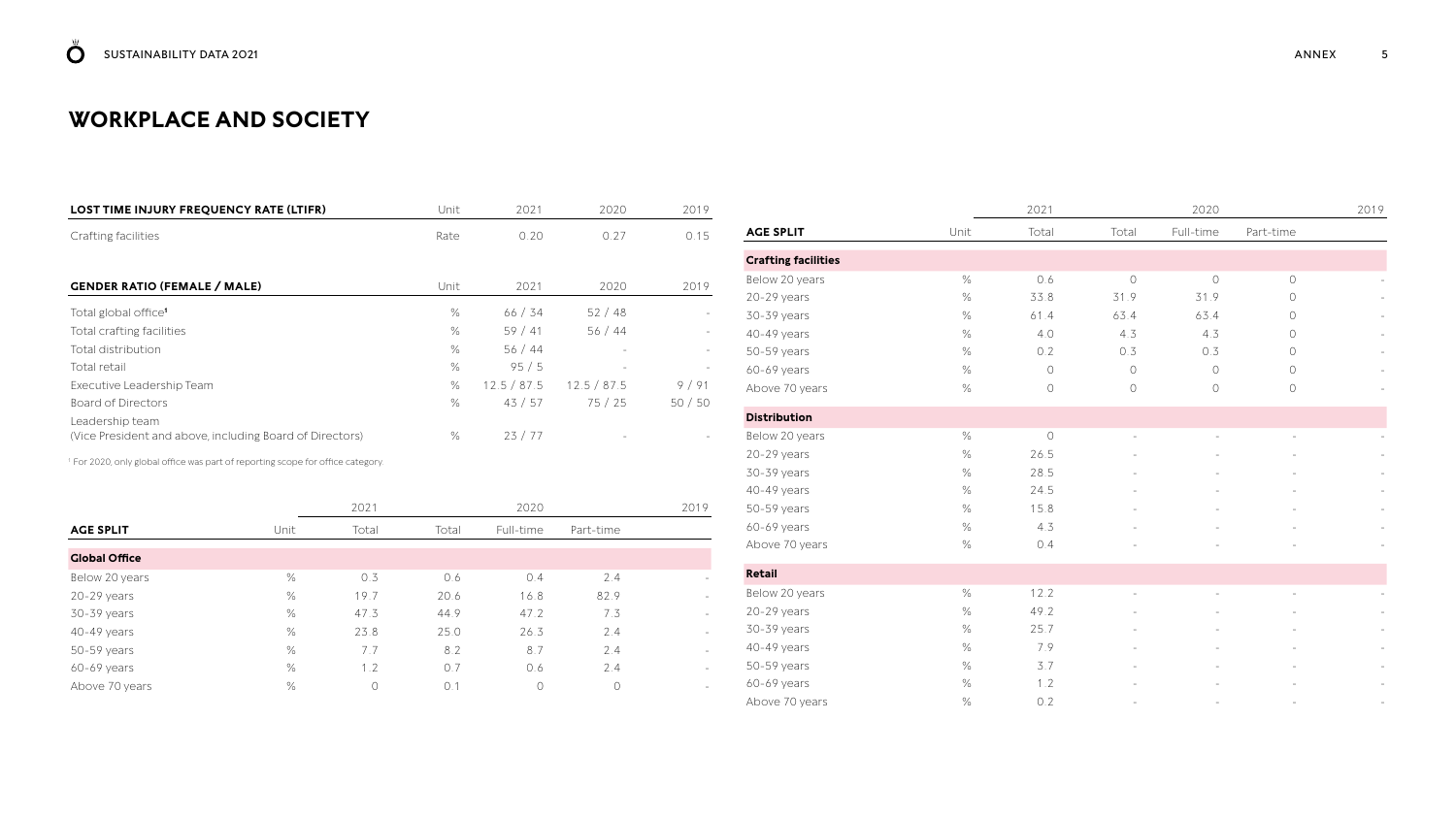### **WORKPLACE AND SOCIETY**

| <b>EMPLOYEE TURNOVER BY STAFF CATEGORY</b> | Unit          | 2021 | 2020           | 2019                     |
|--------------------------------------------|---------------|------|----------------|--------------------------|
| <b>Total</b>                               | $\frac{9}{6}$ | 29.3 | $\blacksquare$ |                          |
| Global office                              | $\%$          | 22.7 | $\sim$         |                          |
| Crafting facilities                        | $\%$          | 73   | $\sim$         |                          |
| Distribution                               | $\%$          | 25.8 | $\sim$         | $\overline{\phantom{a}}$ |
| Retail                                     | %             | 529  | $\sim$         |                          |

| <b>COLLECTIVE BARGAINING AGREEMENTS GLOBALLY</b> | Unit   | 2021   | 2020  | 2019 |
|--------------------------------------------------|--------|--------|-------|------|
| Employees covered                                | %      | 46     | 56    |      |
| <b>NEW EMPLOYEE HIRES GLOBALLY</b>               | Unit   | 2021   | 2020  | 2019 |
| <b>Total</b>                                     | Number | 12.003 | 7,763 |      |

| <b>EMPLOYEE TURNOVER</b> | 20211     |        | 20201.2   |               |           |
|--------------------------|-----------|--------|-----------|---------------|-----------|
| <b>BY REGION</b>         | Rate in % | Number | Rate in % | <b>Number</b> | Rate in % |
| <b>Total</b>             | 29.3      | 7,954  | 26.0      | 5,589         |           |
| Global office            | 22.3      | 176    | 20.5      | 109           |           |
| Crafting facilities      | 7.2       | 912    | 2.5       | 256           | 21.5      |
| North America            | 89.3      | 2,780  | 58.1      | 1,416         |           |
| Latin America            | 41.6      | 485    | 29.0      | 301           |           |
| Pacific                  | 42.9      | 282    | 43.5      | 207           |           |
| Rest of Asia             | 30.5      | 135    | 39.0      | 165           |           |
| China                    | 33.6      | 427    | 45.9      | 548           |           |
| Southern Europe and MEA  | 38.4      | 569    | 65.3      | 775           |           |
| Western Europe           | 38.8      | 441    | 61.7      | 578           |           |
| Eastern Europe           | 26.1      | 144    | 37.8      | 183           |           |
| Northern Europe          | 19.0      | 289    | 36.7      | 545           |           |
| <b>British Isles</b>     | 64.7      | 1,314  | 38.0      | 506           |           |

1 Some categories (European Distribution Centre, Thailand Distribution Centre, Global Business Services) have been included in relevant clusters (Western Europe, Rest of Asia, Eastern Europe), and 2020 data has been recalculated accordingly.

2 The reporting period was from March to December 2020.

<sup>3</sup> Turnover rate for crafting facilities in 2019 includes number from the voluntary resignation programme.

| <b>EMPLOYEES BY REGION</b> | Unit | 2021   | 2020   | 2019   |
|----------------------------|------|--------|--------|--------|
| Total $1,2$                | No.  | 30,533 | 26,003 |        |
| Global office              | No.  | 812    | 715    |        |
| Crafting facilities        | No.  | 13,996 | 11,384 |        |
| North America              | No.  | 4,589  | 3,565  |        |
| Latin America              | No.  | 1,069  | 1,334  | $\sim$ |
| Pacific                    | No.  | 825    | 662    |        |
| Rest of Asia               | No.  | 421    | 504    | $\sim$ |
| China                      | No.  | 1,186  | 1,385  |        |
| Southern Europe and MEA    | No.  | 1,451  | 1,709  | $\sim$ |
| Western Europe             | No.  | 1,263  | 1,552  |        |
| Eastern Europe             | No.  | 734    | 777    |        |
| Northern Europe            | No.  | 1,428  | 653    |        |
| <b>British Isles</b>       | No.  | 2.759  | 1.763  |        |
|                            |      |        |        |        |

1 The headcount number is the full headcount end-year, which includes all seasonal employees. The number reported in the Annual Report 2021 is the total average headcount 27,000.

2 Previous categories (European Distribution Centre, Thailand Distribution Centre, Global Business Services) have been included in relevant clusters (Western Europe, Rest of Asia, Eastern Europe), and 2020 data has been recalculated accordingly.